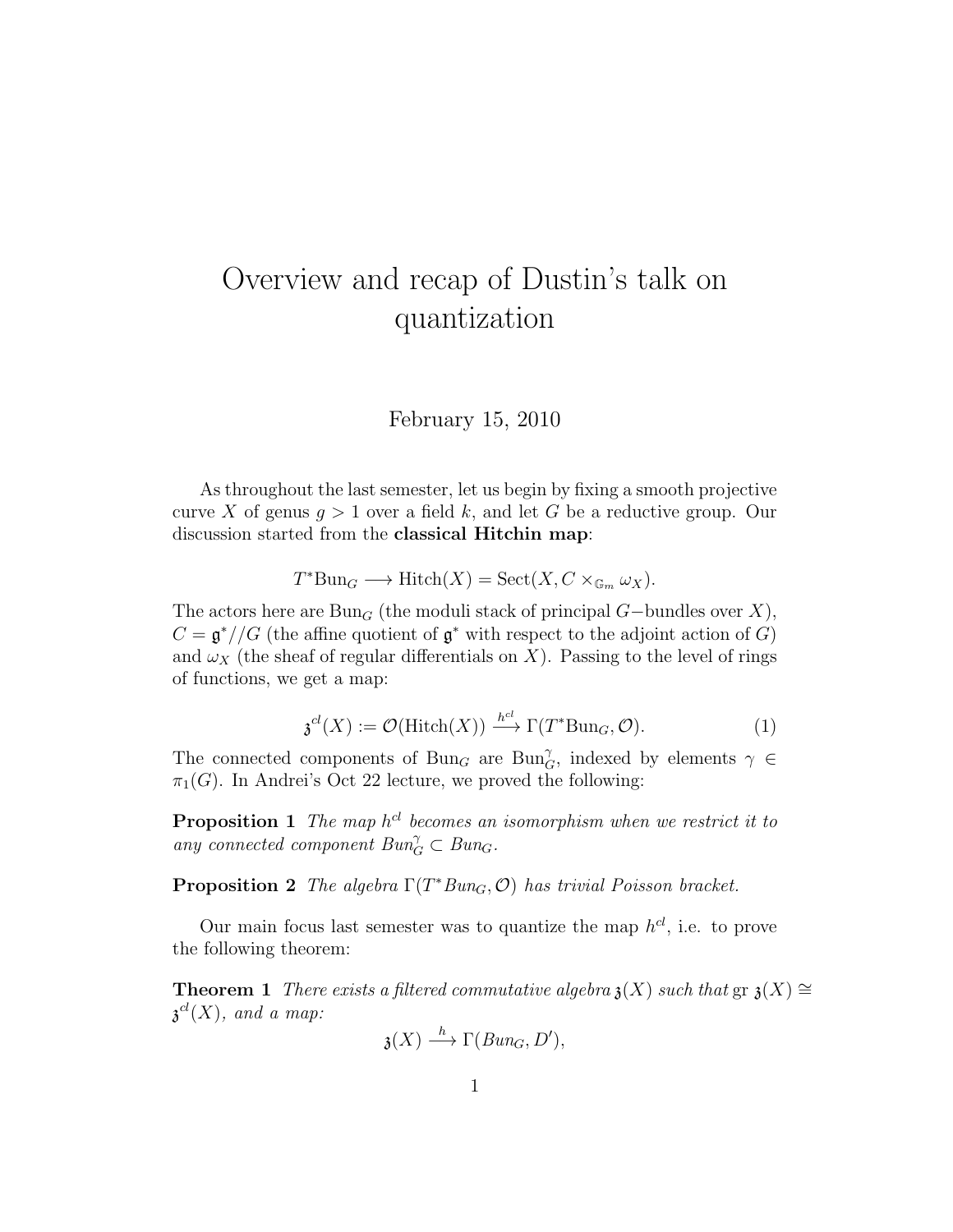such that the vertical maps in the following diagram are isomorphisms, and the following diagram commutes:

$$
\begin{aligned}\n\text{gr } \mathfrak{z}(X) & \xrightarrow{gr \, h} \text{gr } \Gamma(Bun_G, D') \\
& \cong \bigcup_{\mathfrak{z}^{cl}(X)} \xrightarrow{h^{cl}} \Gamma(T^*Bun_G, \mathcal{O})\n\end{aligned} \tag{2}
$$

In the above,  $D'$  denotes the sheaf appropriately twisted differential operators on the stack  $Bun_G$ .

Of course, one can restrict the above to any connexted component  $\operatorname{Bun}_G^\gamma$  :

$$
h_{\gamma}: \mathfrak{z}(X) \xrightarrow{h} \Gamma(\mathrm{Bun}_G, D'_{\mathrm{Bun}_G}) \xrightarrow{\mathrm{rest}} \Gamma(\mathrm{Bun}_G^{\gamma}, D'),
$$

and:

$$
\begin{array}{ccc}\n\text{gr } h_{\gamma} : \text{gr } \mathfrak{z}(X) \xrightarrow{\text{gr } h} \text{gr } \Gamma(\text{Bun}_G, D') \xrightarrow{\text{rest}} \text{gr } \Gamma(\text{Bun}_G^{\gamma}, D') \\
\cong \downarrow & \downarrow & \downarrow \\
\text{gr } h_{\gamma}^{cl} : \mathfrak{z}^{cl}(X) \xrightarrow{h^{cl}} \Gamma(T^* \text{Bun}_G, \mathcal{O}) \xrightarrow{\text{rest}} \Gamma(T^* \text{Bun}_G^{\gamma}, \mathcal{O})\n\end{array}
$$

Then we have the following corollaries:

**Corollary 1** The morphism gr  $h_{\gamma}$  is an isomorphism.

**Corollary 2** The morphism  $h_{\gamma}$  is a filtered isomorphism (the quantization of Proposition 1).

Corollary 3 The algebra  $\Gamma(Bun_G, D')$  is commutative (the quantization of Proposition 2).

**Corollary 4** The vertical morphism on the right in  $(2)$ , while a priori just injective, is actually an isomorphism.

The Theorem was ultimately proved in Dustin's Dec 3 talk, and today we will review both the construction of  $\mathfrak{z}(X)$  and the proof of the theorem. First, we will recall how we proved the "classical" Propositions 1 and 2, via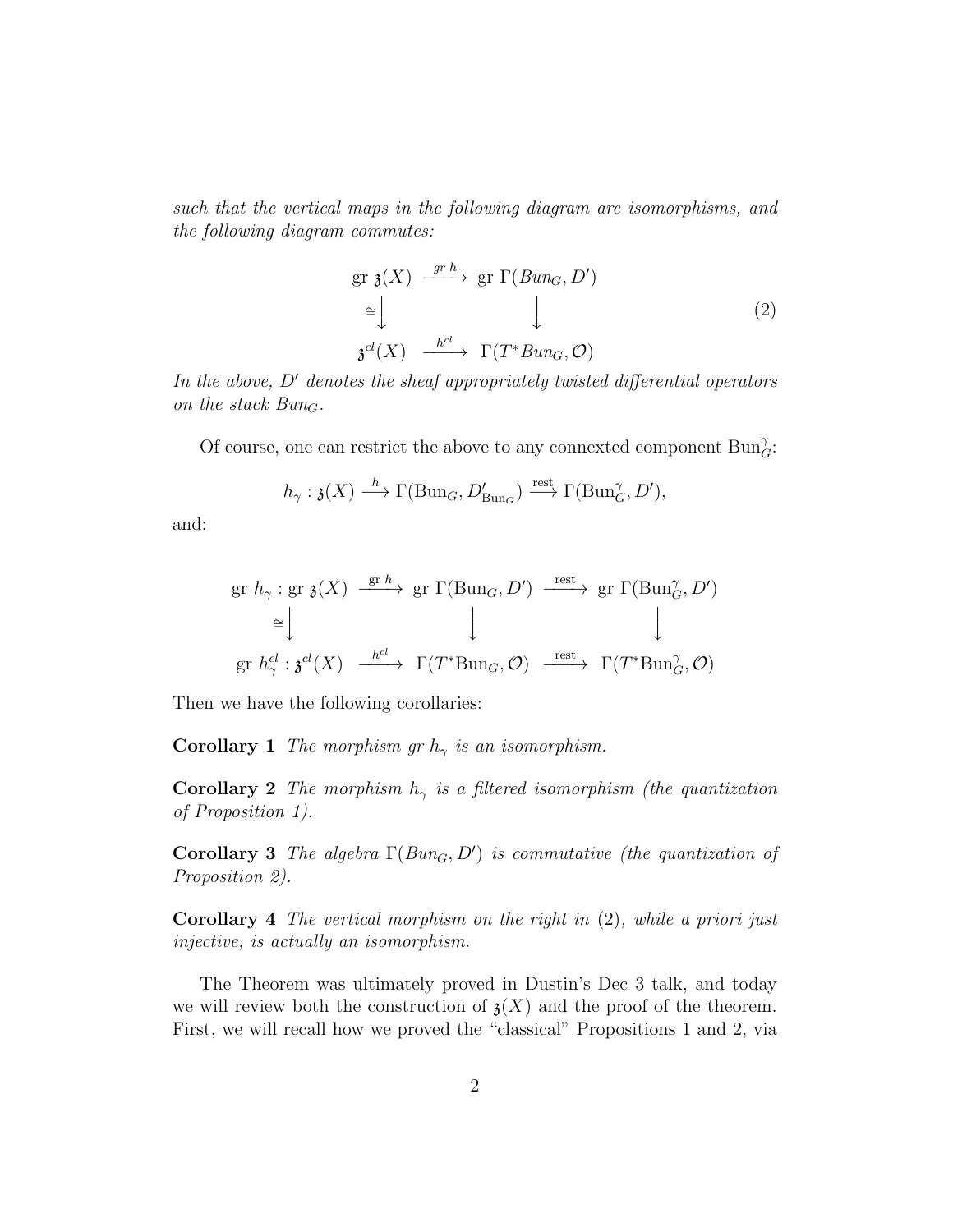the local-to-global principle.

Take any closed point  $x \in X$ , and consider the ind-scheme  $\text{Bun}_G^{\infty,x}$  of principal  $G$ -bundles on X with level structure at  $x$  (i.e. with a fixed trivialization on the formal neighborhood Spec  $\mathcal{O}_x$ ). The group ind-scheme  $G(\mathcal{K}_x)$ acts on  $\text{Bun}_G^{\infty,x}$  by changing the trivialization.

Whenever we have an action of a group scheme  $H$  on a stack  $\mathcal{Y}$ , this induces an "infinitesimal action"  $\mathfrak{h} = \text{Lie } H \longrightarrow \text{Vect}(\mathcal{Y})$ . Taking the dual of this, we get a "moment map"  $T^*\mathcal{Y} \longrightarrow \mathfrak{h}^*$ . In our case, this construction provides a map:

$$
T^* \text{Bun}_{G}^{\infty,x} \longrightarrow (\mathfrak{g} \otimes \mathcal{K}_x)^* \cong \mathfrak{g}^* \otimes \omega_{\mathcal{K}_x}.
$$
 (3)

On the rings of functions, this corresponds to a map:

$$
\overline{\mathrm{Sym}(\mathfrak{g}\otimes\mathcal{K}_x)}\xrightarrow{\widetilde{h}_x^{\widetilde{c}l}}\Gamma(T^*\mathrm{Bun}_G^{\infty,x},\mathcal{O}).\tag{4}
$$

Modding out by the  $G(\mathcal{O}_x)$  action means forgetting the trivialization, and therefore  $\text{Bun}_{G}^{\infty,x}/G(\mathcal{O}_x) = \text{Bun}_G$ . This implies that the subscheme:

$$
T^*{\mathrm{Bun}_G}\times_{\mathrm{Bun}_G}{\mathrm{Bun}_G^{\infty,x}}\hookrightarrow T^*{\mathrm{Bun}_G^{\infty,x}}
$$

consists of cotangent vectors that are killed by the  $G(\mathcal{O}_x)$ −action. Therefore, the restriction of (3) gives:

$$
T^* \text{Bun}_G \times_{\text{Bun}_G} \text{Bun}_G^{\infty, x} \longrightarrow (\mathfrak{g} \otimes \mathcal{O}_x)^{\perp} \cong (\mathfrak{g} \otimes \mathcal{K}_x/\mathcal{O}_x)^* \cong \mathfrak{g}^* \otimes \omega_{\mathcal{O}_x}.
$$
 (5)

Passing to rings of functions, we get:

$$
\operatorname{Sym}(\mathfrak{g}\otimes\mathcal{K}_x/\mathcal{O}_x)\xrightarrow{\widetilde{h_x^{cl}}}\Gamma(T^*\mathrm{Bun}_G\times_{\mathrm{Bun}_G}\mathrm{Bun}_G^{\infty,x},\mathcal{O}).\tag{6}
$$

Now we take  $G(\mathcal{O}_x)$ −invariants in the above, which corresponds to the following map on spaces:

$$
T^* \text{Bun}_G \longrightarrow (\mathfrak{g} \otimes \mathcal{K}_x/\mathcal{O}_x)^*/\!/ G(\mathcal{O}_x) \longrightarrow \text{Sect}(\text{Spec } \mathcal{O}_x, C \times_{\mathbb{G}_m} \omega_{\mathcal{O}_x}) =: \text{Hitch}_x. \tag{7}
$$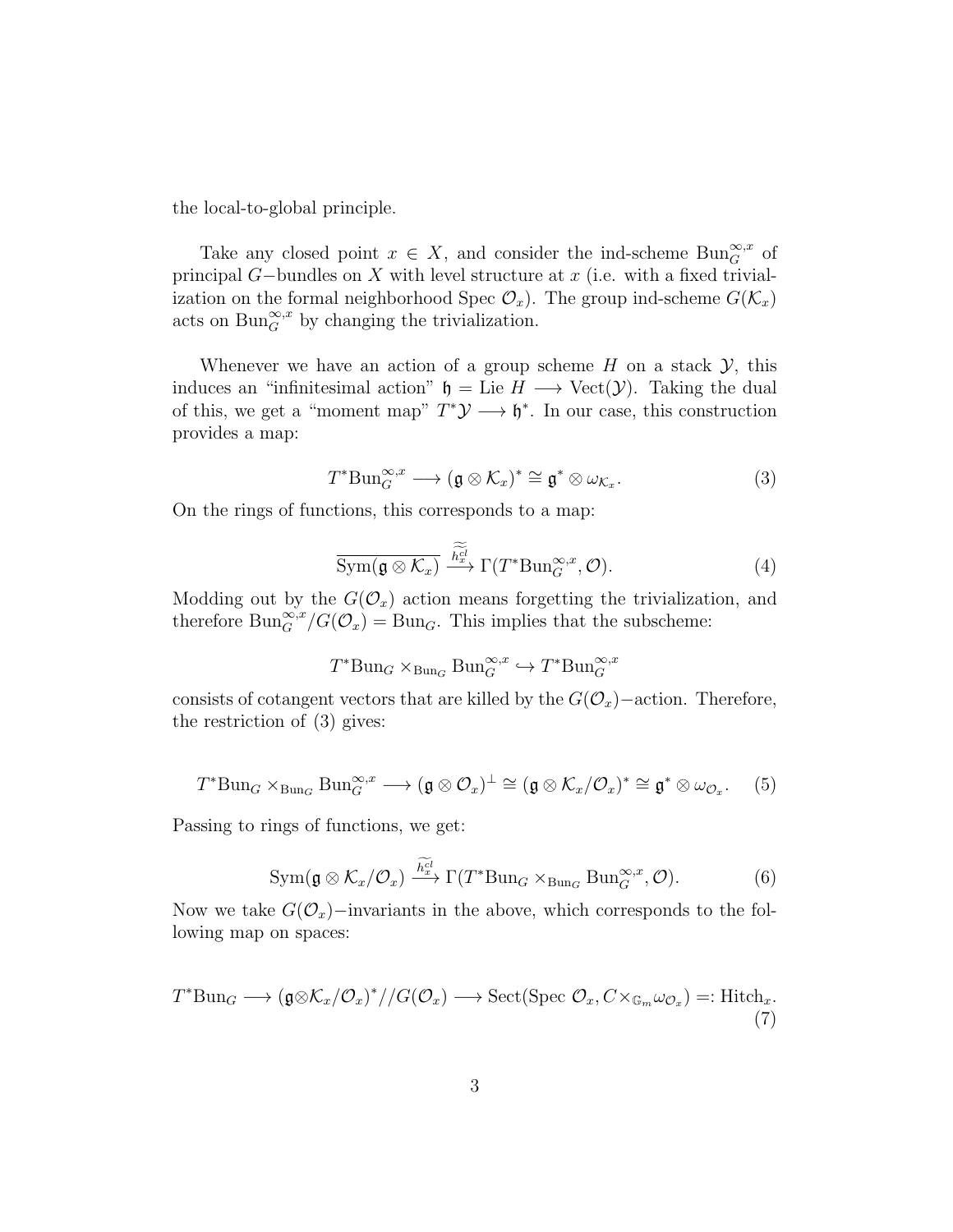The second map was proved to be an isomorphism in the lectures. Then, the above gives rise to the following morphism on rings:

$$
\mathfrak{z}_x^{cl} := \text{Sym}(\mathfrak{g} \otimes \mathcal{K}_x/\mathcal{O}_x)^{G(\mathcal{O}_x)} \xrightarrow{h_x^{cl}} \Gamma(T^* \text{Bun}_G, \mathcal{O}). \tag{8}
$$

The map (7) is called the local Hitchin map. The natural inclusion  $Hitch(X) \hookrightarrow Hitch_x$  has the property that the following composition is precisely the local Hitchin map:

$$
T^*Bun_G \longrightarrow \text{Hitch}(X) \hookrightarrow \text{Hitch}_x.
$$

At the level of functions, we just reverse all arrows:

$$
h_x^{cl}: \mathfrak{z}_x^{cl} \to \mathfrak{z}^{cl}(X) \xrightarrow{h^{cl}} \Gamma(T^* \text{Bun}_G, \mathcal{O}). \tag{9}
$$

As x varies, the local Hitchin maps can be "glued" together, by means of the  $D_X$  – scheme:

Hitch 
$$
\underline{\hspace{1cm}}\underline{\hspace{1cm}}\text{Jets}(C\times_{\mathbb{G}_m}\omega_X)
$$

\n $\downarrow$ 

\n $X$ 

The fiber of Hitch over x is just the local Hitch<sub>x</sub>, while the scheme of all horizontal sections  $HorSect(X, Hitch)$  coincides with the global  $Hitch(X)$ . We will write  $\mathfrak{z}^{cl} = \mathcal{O}(\text{Hitch})$ , and then the compositions (9) patch up over all  $x$  to give a global morphism:

$$
h_{gl}^{cl}: \mathfrak{z}^{cl} \to \mathfrak{z}^{cl}(X) \otimes \mathcal{O}_X \xrightarrow{h^{cl}} \Gamma(T^* \text{Bun}_G, \mathcal{O}) \otimes \mathcal{O}_X. \tag{10}
$$

The above composition merely reflects the properties of conformal blocks: recall that for a  $D_X$ -algebra  $\mathcal{B}$ , there exists an algebra  $H_{\nabla}(X,\mathcal{B})$  of conformal blocks and a horizontal morphism:

$$
\phi_{\mathcal{B}}:\mathcal{B}\twoheadrightarrow H_{\nabla}(X,\mathcal{B})\otimes\mathcal{O}_X,
$$

which is universal in the following sense: any horizontal surjection  $\mathcal{B} \rightarrow$  $B \otimes \mathcal{O}_X$  factors through  $\phi_B$ . In other words, the functor  $H_{\nabla}(X, \cdot)$  is left adjoint to the functor  $\cdot \otimes \mathcal{O}_X$ . Last semester, we proved the following: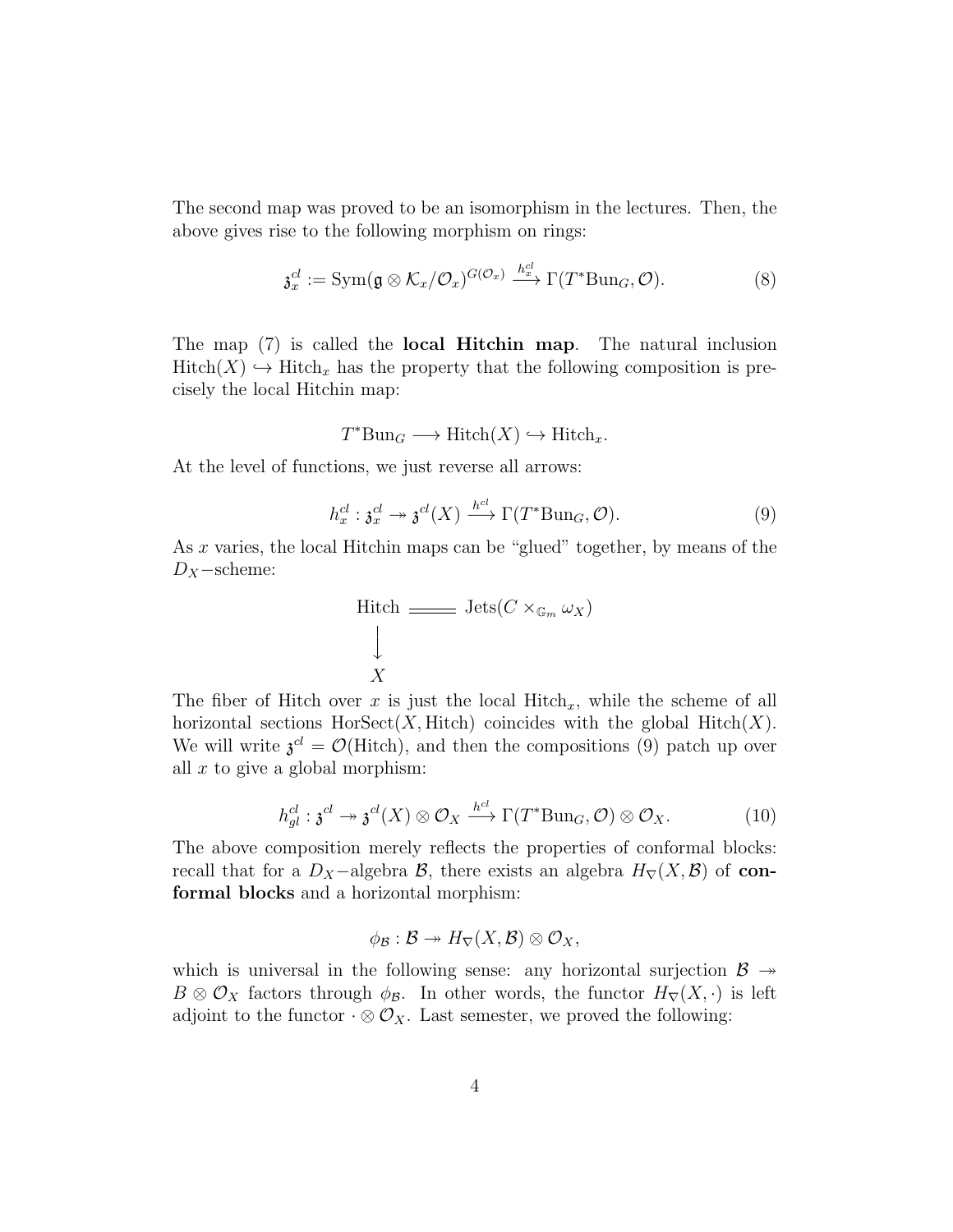**Lemma 1** The map  $\mathfrak{z}^{cl} \to \mathfrak{z}^{cl}(X) \otimes \mathcal{O}_X$  of (10) is horizontal, and

$$
H_{\nabla}(X, \mathfrak{z}^{cl}) = \mathfrak{z}^{cl}(X).
$$

Therefore, (10) merely reflects the left-adjointness of the functor  $H_{\nabla}$ .

Let us present the general strategy for quantizing the above discussion (as in Sam's third lecture), emphasizing the places where we run into trouble. Back up to the group  $G(\mathcal{K}_x)$  acting on  $\text{Bun}_G^{\infty,x}$ . From this, we get an infinitesimal action:

$$
\mathfrak{g} \otimes \mathcal{K}_x \longrightarrow \Gamma(\mathrm{Bun}_G^{\infty,x},\mathrm{Vect}) \hookrightarrow \Gamma(\mathrm{Bun}_G^{\infty,x},D_{\mathrm{Bun}_G^{\infty,x}}),
$$

where  $D_{\text{Bun}_G^{\infty,x}}$  denotes the sheaf of differential operators on  $\text{Bun}_G^{\infty,x}$ . Since  $D_{\text{Bun}_G^{\infty,x}}$  is a sheaf of algebras, we get a map:

$$
\overline{U(\mathfrak{g}\otimes\mathcal{K}_x)}\xrightarrow{\widetilde{h_x}}\Gamma(\mathrm{Bun}_G^{\infty,x},D_{\mathrm{Bun}_G^{\infty,x}}). \tag{11}
$$

Modding out by the  $G(\mathcal{O}_x)$  vector fields gives us a map:

$$
\mathbb{V}_x := \overline{U(\mathfrak{g} \otimes \mathcal{K}_x)} \bigotimes_{\overline{U(\mathfrak{g} \otimes \mathcal{O}_x)}} \mathbb{C} \xrightarrow{\widetilde{h_x}} \Gamma(\mathrm{Bun}_G^{\infty,x}, \pi^* D_{\mathrm{Bun}_G}), \tag{12}
$$

where  $\pi : Bun_G^{\infty,x}\longrightarrow Bun_G$  is just the map that quotients out the  $G(\mathcal{O}_x)$ action. Here,  $V_x$  denotes the **vacuum module**, defined by the property:

 $\text{Hom}_{\mathfrak{g}\otimes\mathcal{K}_x}(\mathbb{V}_x, M) \cong M^{G(\mathcal{O}_x)}.$ 

Therefore, take  $G(\mathcal{O}_x)$ −invariants in (12):

$$
\mathbb{V}_x^{G(\mathcal{O}_x)} \xrightarrow{h_x} \Gamma(\text{Bun}_G, D_{\text{Bun}_G}).\tag{13}
$$

One would like this map to be the quantization of (8), but alas! It turns out that both the left and the right hand side of (13) are trivial: they are equal to C. To get some non-trivial objects, we must twist both  $V_x$  and  $D_{Bun_G}$ , as in Dustin's first talk. Let's describe how this works.

Take the canonical line bundle  $\mathcal{L}_{\text{det}}$  of Bun<sub>G</sub>, whose fiber over a principal  $G$ −bundle  $P_G$  is canonically: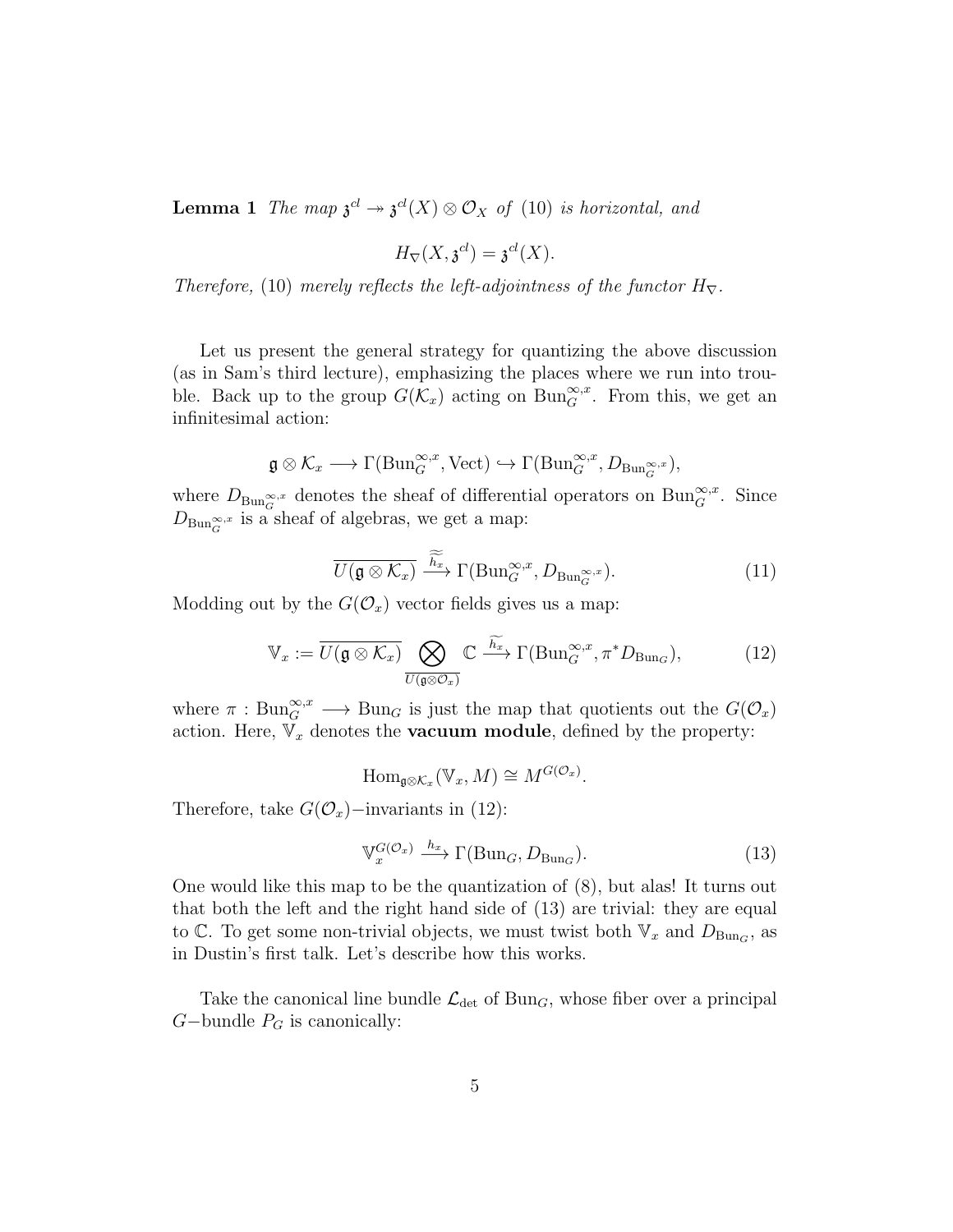$\mathcal{L}_{\text{det}}|_{P_G} \cong \text{det}(R\Gamma(X,\mathfrak{g}_{P_G})).$ 

On the representation-theoretic side, take the central extension:

$$
1 \longrightarrow \mathbb{G}_m \longrightarrow \widehat{G(\mathcal{K}_x)} \longrightarrow G(\mathcal{K}_x) \longrightarrow 1.
$$

The line bundle  $\pi^* \mathcal{L}_{\text{det}}$  on  $\text{Bun}_{G}^{\infty,x}$  is not  $G(\mathcal{K}_x)$  – equivariant, but it is  $\widehat{G(\mathcal{K}_x)}$ – equivariant, where the central  $\mathbb{G}_m$  acts fiberwise by homotheties. Taking Lie algebras, we obtain a map:

$$
\widehat{\mathfrak{g}\otimes\mathcal{K}_x}\longrightarrow \Gamma(\mathrm{Bun}_G^{\infty,x},D(\pi^*\mathcal{L}_{\mathrm{det}},\pi^*\mathcal{L}_{\mathrm{det}})),\tag{14}
$$

But this is not exactly what we need. In Sam's talk, we showed how to define the sheaf  $D(\mathcal{L}_{\text{det}}^{\lambda}, \mathcal{L}_{\text{det}}^{\lambda})$  for any complex number  $\lambda$ . It is called the algebra of twisted differential operators. We will use  $\lambda = \frac{1}{2}$  $\frac{1}{2}$ , so define:

$$
D_{\mathrm{Bun}_G}^{crit} := D(\mathcal{L}_{\mathrm{det}}^{\frac{1}{2}}, \mathcal{L}_{\mathrm{det}}^{\frac{1}{2}})
$$

Together with this, we also define the Kac-Moody extension  $\hat{\mathfrak{g}}^{crit}$  to be "half" of the extension  $\widehat{\mathfrak{g}\otimes\mathcal{K}}_x$ , i.e. constructed using  $\frac{1}{2}$  times the Killing form. As in (14), we obtain a map:

$$
\overline{U(\widehat{\mathfrak{g}}^{crit})} \xrightarrow{\widetilde{h_x}} \Gamma(\mathrm{Bun}_G^{\infty,x}, D(\pi^* \mathcal{L}_{\mathrm{det}}^{\frac{1}{2}}, \pi^* \mathcal{L}_{\mathrm{det}}^{\frac{1}{2}})).
$$

This is the correct twist of the map (11). Now it's time to go through the usual story: mod out by the  $G(\mathcal{O}_x)$  directions:

$$
\mathbb{V}_x^{crit} := \overline{U(\widehat{\mathfrak{g}}^{crit})} \bigotimes_{\overline{U(\mathfrak{g} \otimes \mathcal{O}_x \oplus \mathbb{C})}} \mathbb{C} \xrightarrow{\widetilde{h_x}} \Gamma(\mathrm{Bun}_G^{\infty,x}, \pi^* D_{\mathrm{Bun}_G}^{crit}).
$$

The critical twisted vacuum  $\hat{\mathfrak{g}}^{crit}$  –module  $\mathbb{V}_x^{crit}$  is defined by the property:

$$
\mathrm{Hom}_{\widehat{\mathfrak{g}}^{crit}}(\mathbb{V}_x^{crit}, M) \cong M^{G(\mathcal{O}_x)}.
$$

Therefore taking  $G(\mathcal{O}_x)$ −invariants, we obtain:

$$
\mathfrak{z}_x := \mathrm{End}_{\widehat{\mathfrak{g}}^{crit}}(\mathbb{V}_x^{crit}) = (\mathbb{V}_x^{crit})^{G(\mathcal{O}_x)} \xrightarrow{h_x} \Gamma(\mathrm{Bun}_G, D_{\mathrm{Bun}_G}^{crit}). \tag{15}
$$

This is the correct quantization of the map (8). As in the classical case, these maps can be glued as x ranges over  $X$ . Namely, there exists a **commutative**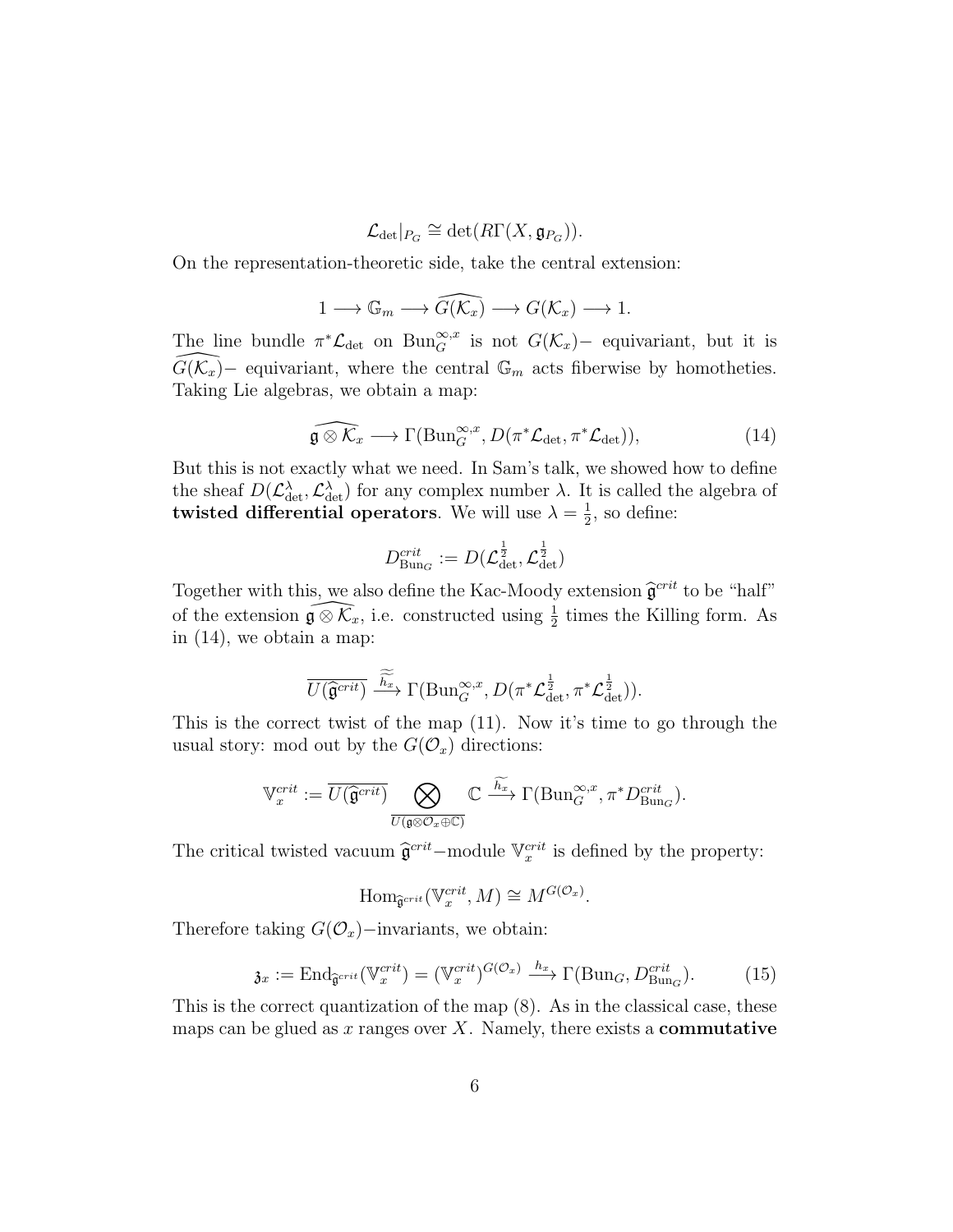$D_X$ -algebra  $\mathfrak z$  whose fiber over  $x \in X$  is just  $\mathfrak z_x$  defined above. Moreover, the morphisms (15) glue and give rise to a morphism:

$$
\mathfrak{z} \xrightarrow{h_{gl}} \Gamma(\text{Bun}_G, D_{\text{Bun}_G}^{crit}) \otimes \mathcal{O}_X. \tag{16}
$$

We claim (and will later argue) that this morphism is horizontal. Therefore, we are led to define:

$$
\mathfrak{z}(X) = H_{\nabla}(X, \mathfrak{z}),
$$

which is the correct quantization of the Poisson algebra  $\mathfrak{z}^{cl}(X)$  of (1). From the left-adjointness of  $H_{\nabla}$  and the horizontality of the map h, we deduce the existence of an algebra morphism:

$$
\mathfrak{z}(X) \xrightarrow{h} \Gamma(\text{Bun}_G, D_{\text{Bun}_G}^{crit}),\tag{17}
$$

which is the correct quantization of the map  $h^{cl}$  from (1), as stated in Theorem 1. Now let us try to justify the claim we just made: why is the morphism  $h_{ql}$  from (16) horizontal? This can be sketched in several sentences:

- 1. The assignment  $x \longrightarrow V \otimes \mathcal{K}_x$  defines a crystal of l.l.c.v.s over X, for any finite-dimensional vector space V .
- 2. The assignment  $x \longrightarrow \mathfrak{g} \otimes \mathcal{K}_x$  defines a crystal of Lie algebras of l.l.c.v.s over  $X$ .
- 3. The assignment  $x \longrightarrow \mathbb{V}_x^{crit}$  defines a crystal of  $\mathfrak{g} \otimes \mathcal{K}_x$  modules over X.
- 4. The assignment  $x \longrightarrow \text{End}_{\hat{\mathfrak{g}}^{crit}}(\mathbb{V}_x^{crit}) = \mathfrak{z}_x$  defines a crystal of associative algebras over  $X$ . In particular, Jacob's talk on crystals implies the existence of the  $\mathcal{D}_X$ −algebra z.
- 5. The assignment  $x \longrightarrow \text{Bun}_G^{\infty,x}$  defines a crystal of schemes over X.
- 6. The assignment  $x \longrightarrow G(\mathcal{K}_x)$  defines a crystal of group ind-schemes over X, and its action on  $\text{Bun}_G^{\infty,x}$  is compatible with the crystal structure.
- 7. The assignment  $x \longrightarrow \hat{G}_x^{crit}$  defines a crystal of group ind-schemes over X, and its action on  $\pi_x^* \mathcal{L}_{\text{det}}$  is compatible with the crystal structure.